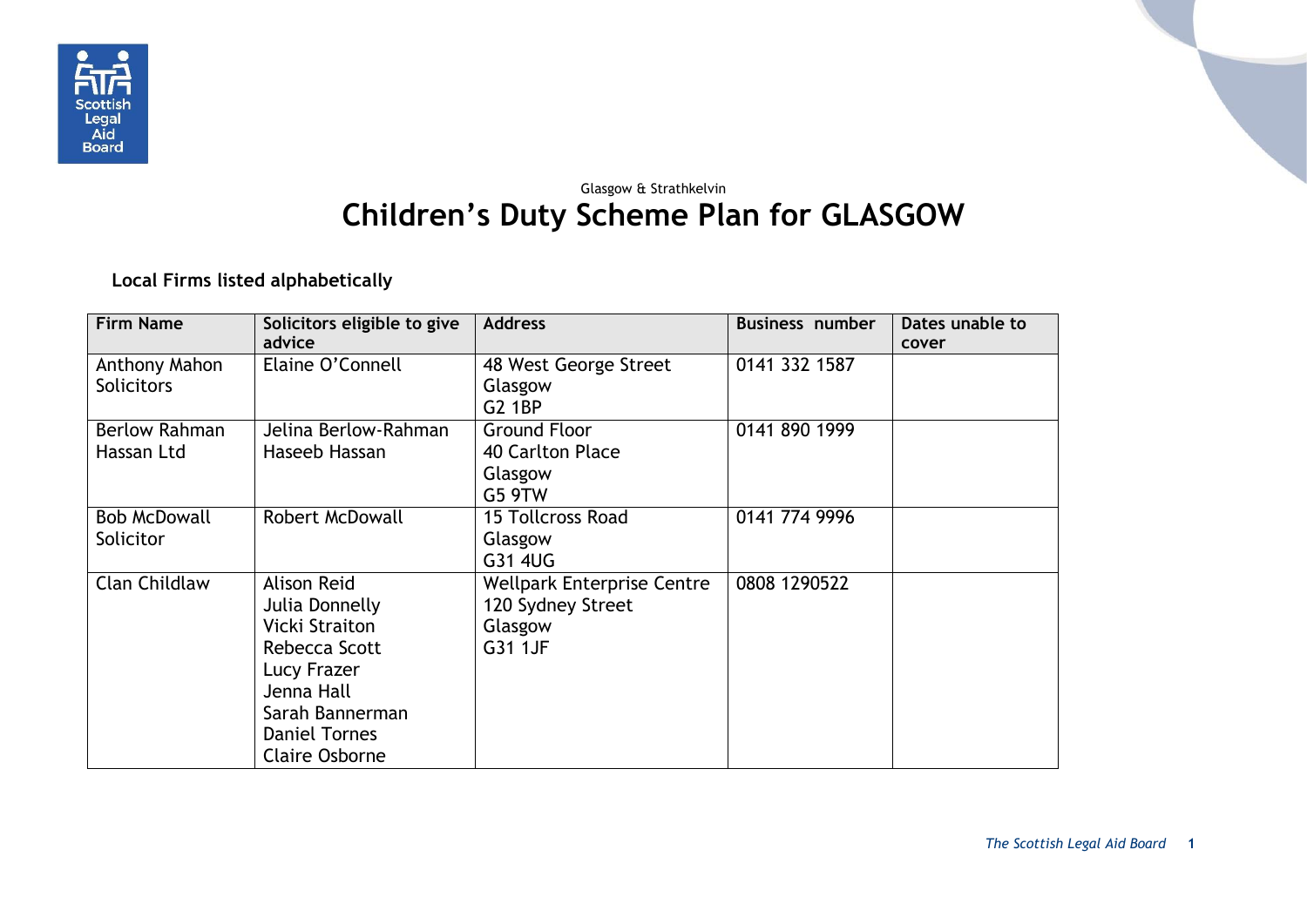| <b>Firm Name</b>  | Solicitors eligible to give | <b>Address</b>        | <b>Business number</b> | Dates unable to |
|-------------------|-----------------------------|-----------------------|------------------------|-----------------|
|                   | advice                      |                       |                        | cover           |
| Clare Ryan        | Clare Ryan                  | 2 Douglas Gardens     | 07977 000 312          |                 |
| Solicitor         |                             | Bearsden              |                        |                 |
|                   |                             | Glasgow               |                        |                 |
| Corrigan Law      | Sinead Corrigan             | 489 Dumbarton Road    | 07763 704 253          |                 |
|                   |                             | Glasgow               |                        |                 |
|                   |                             | G11 6SL               |                        |                 |
| David Kinloch &   | Gayle Middleton             | 149 High Street       | 0141 336 3000          |                 |
| Co                | David Kinloch               | Glasgow G1 1PY        |                        |                 |
| Fleming & Reid    | Michael Gallen              | 180 Hope Street       | 0141 331 1144          |                 |
| <b>Solicitors</b> | <b>Brian Cooney</b>         | Glasgow               |                        |                 |
|                   |                             | <b>G2 2UE</b>         |                        |                 |
| Frank Irvine      | <b>Stewart Pettigrew</b>    | 63 Carlton Place      | 0141 375 9000          |                 |
| Solicitors Ltd    | Nicole Guidi                | Glasgow               |                        |                 |
|                   |                             | <b>G5 9TW</b>         |                        |                 |
| Harding & Co      | Craig Dewar                 | 79 Saltmarket         | 0141 552 8880          |                 |
|                   | Matthew Harding             | Glasgow               |                        |                 |
| Ian C McCarthy    | lan McCarthy                | 905 Shettleston Road  | 0141 763 1366          |                 |
| <b>Solicitors</b> | Jacqueline White            | Glasgow               |                        |                 |
|                   |                             | <b>G32 7NU</b>        |                        |                 |
| lan McCarry       | <b>Paul McCormick</b>       | 1980 Maryhill Road    | 0141 945 1911          |                 |
| <b>Solicitors</b> | Moira Grant                 | Glasgow               |                        |                 |
|                   | Colin Adam                  |                       |                        |                 |
|                   | Richard McKay               |                       |                        |                 |
| Kelly & Co        | Lorna Anderson              | 184 Abercromby Street | 0141 554 4141          |                 |
|                   | <b>Gerard Kelly</b>         | Bridgeton             |                        |                 |
|                   |                             | Glasgow               |                        |                 |
| Livingstone       | Paul Sturdy                 | 775 Shettleston Road  | 0141 778 9657          |                 |
| <b>Brown</b>      | Nicola Watson               | Glasgow               |                        |                 |
|                   | <b>Gillian Russell</b>      |                       |                        |                 |
|                   | Amy Dobbin                  |                       |                        |                 |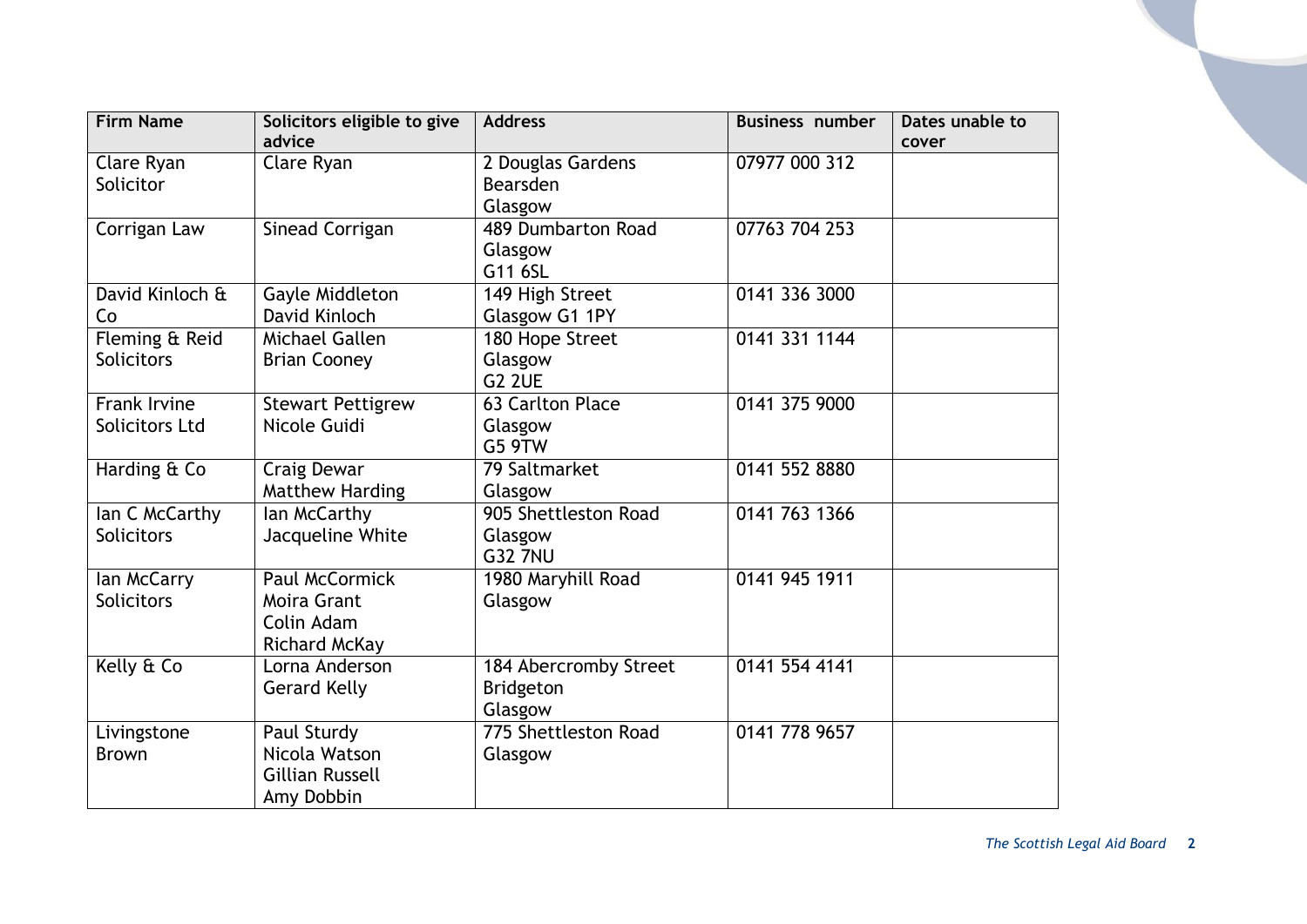| <b>Firm Name</b>       | Solicitors eligible to give | <b>Address</b>             | <b>Business number</b> | Dates unable to |
|------------------------|-----------------------------|----------------------------|------------------------|-----------------|
|                        | advice                      |                            |                        | cover           |
| <b>LKW Solicitors</b>  | Khalda Wali                 | 414 Cathcart Road          | 07944 562 909          |                 |
| Ltd                    | Zahra Bhatti                | Glasgow                    |                        |                 |
|                        | Sofia Liaquat               | G42 7BZ                    |                        |                 |
| McBride Kondol &       | Leon Kondol                 | 35 Glenmore Avenue         | 0141 647 6400          |                 |
| Co                     |                             | Glasgow                    |                        |                 |
|                        |                             | G42 0EH                    |                        |                 |
| <b>McCarthy Law</b>    | Kathleen McCarthy           | 2/1, 111 Hyndland Road     | 0141 337 6678          |                 |
|                        | Maria Murdoch               | Glasgow                    |                        |                 |
|                        |                             | G12 9J                     |                        |                 |
| <b>McClure Collins</b> | <b>Gerald McClure</b>       | 139 Allison Street         | 0141 423 7181          |                 |
|                        | Anne Bolger                 | Glasgow                    |                        |                 |
|                        | <b>James Rhodes</b>         | G42 8RY                    |                        |                 |
| <b>McIntosh McCann</b> | Lorna McCann                | 486 Dumbarton Road         | 0141 212 2222          |                 |
|                        |                             | Glasgow                    |                        |                 |
|                        |                             | G11 6SL                    |                        |                 |
| Moir & Sweeney         | lan Moir                    | 46 Carlton Place           | 0141 429 2724          |                 |
|                        | Paul Sweeney                | Glasgow                    |                        |                 |
|                        | Douglas McAllister          | G5 9TW                     |                        |                 |
| Neil Kilcoyne &        | Neil Kilcoyne               | 345 Victoria Road          | 0141 433 2700          |                 |
| Co                     | Jennifer Harkin             | Glasgow                    |                        |                 |
|                        |                             | G42 7SA                    |                        |                 |
| <b>Newford Law</b>     | John McBride                | 101 Eaglesham Road         | 0141 644 1792          |                 |
| Solicitors             |                             | Glasgow                    |                        |                 |
| Norman Lawson &        | Manish Upadhyay             | 3rd Floor                  | 0141 275 4844          |                 |
| Co                     |                             | <b>St Georges Building</b> |                        |                 |
|                        |                             | 5 St Vincent Place         |                        |                 |
|                        |                             | Glasgow                    |                        |                 |
|                        |                             | <b>G1 2DH</b>              |                        |                 |